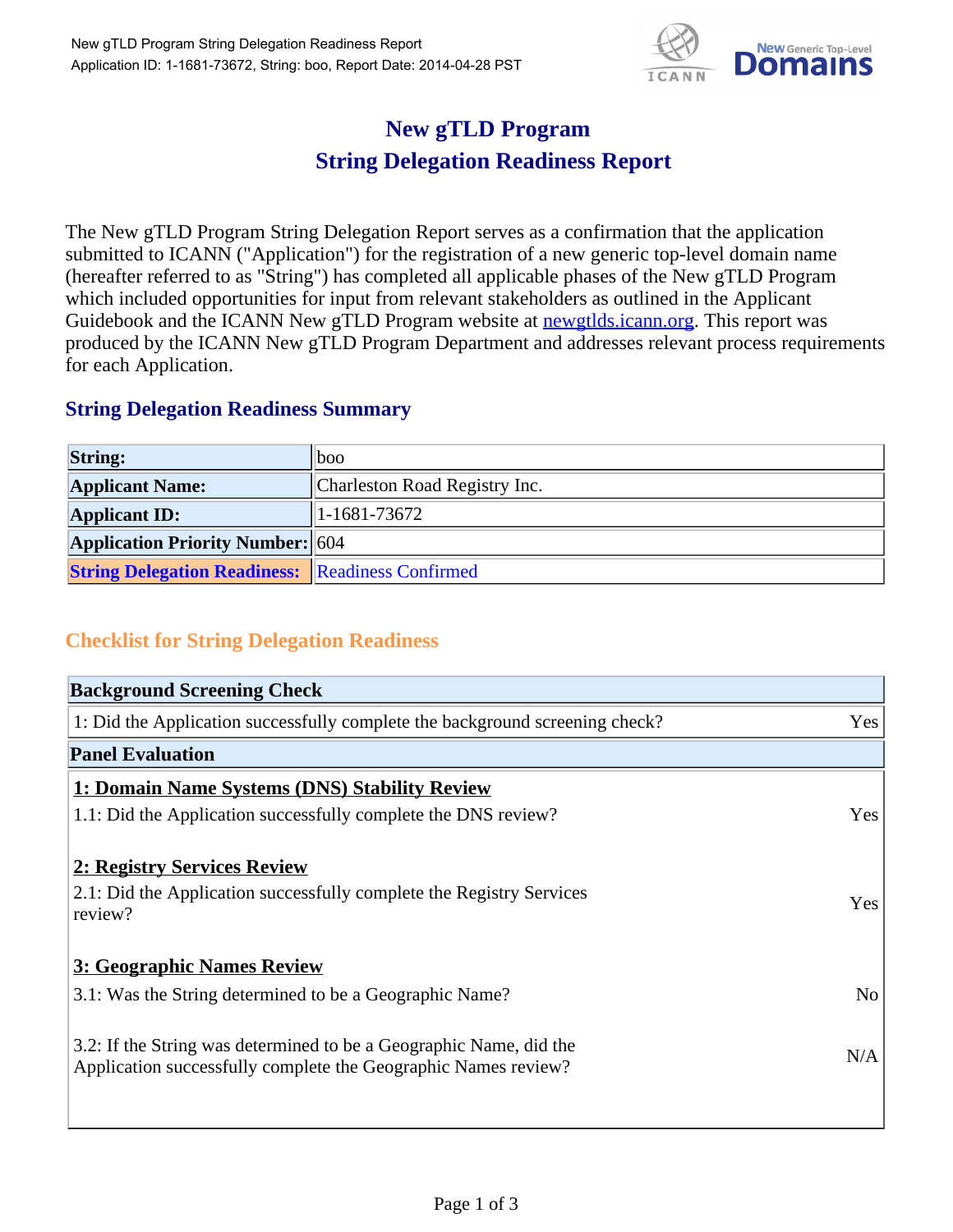

| <b>4: Financial Review</b><br>4.1: Did the Application successfully complete the Financial Capability<br>review?                                                                                                                                                                                                                                             | Yes |
|--------------------------------------------------------------------------------------------------------------------------------------------------------------------------------------------------------------------------------------------------------------------------------------------------------------------------------------------------------------|-----|
| <b>5: Technical Review</b><br>5.1: Did the Application successfully complete the Technical and<br><b>Operation Capability review?</b>                                                                                                                                                                                                                        | Yes |
| <b>6: String Similarity Review</b><br>6.1: Was the Application determined to not be confusingly similar to other<br>applied for strings, including through String Confusion Objections?                                                                                                                                                                      | Yes |
| 6.2: If the Application was determined to be confusingly similar to other<br>applied for strings, including through String Confusion Objections, did the<br>Application prevail in the string contention resolution process (CPE,<br>Auction, and/or Self-Resolution of String Contention via<br>withdrawal/termination of all other members in contention)? | N/A |

| <b>Public Comment Period</b>                                                                                                                                                                   |                |
|------------------------------------------------------------------------------------------------------------------------------------------------------------------------------------------------|----------------|
| 1: Was the public provided an opportunity to submit comments on the Application?                                                                                                               | Yes            |
| 2: Were comments for the Application considered by evaluation panels?                                                                                                                          | Yes            |
| <b>Objection Process</b>                                                                                                                                                                       |                |
| 1: Were objections filed against the Application?                                                                                                                                              | <b>No</b>      |
| 2: If objections were filed against the Application, did Applicant prevail in the dispute<br>resolution proceedings for all Legal Rights, Limited Public Interest and Community<br>Objections? | N/A            |
| <b>Governmental Advisory Committee (GAC) Advice</b>                                                                                                                                            |                |
| 1: Did the GAC have an opportunity to provide advice for the Application?                                                                                                                      | Yes            |
| 2: Did the GAC provide consensus GAC advice that the String should not be approved by<br>the ICANN Board?                                                                                      | N <sub>0</sub> |
| 3: If the GAC provided consensus GAC advice to the ICANN Board, did the ICANN Board<br>(or New gTLD Program Committee) accept the GAC advice?                                                  | N/A            |
| <b>Accountability Mechanisms</b>                                                                                                                                                               |                |
| 1: Was the Application the subject of a complaint or review through one of ICANN's<br>accountability mechanisms (Reconsideration or Independent Review)?                                       | N <sub>0</sub> |
| 1.1: If yes, did the BGC, ICANN Board or New gTLD Program Committee determine that<br>the Application should not proceed to contracting?                                                       | N/A            |